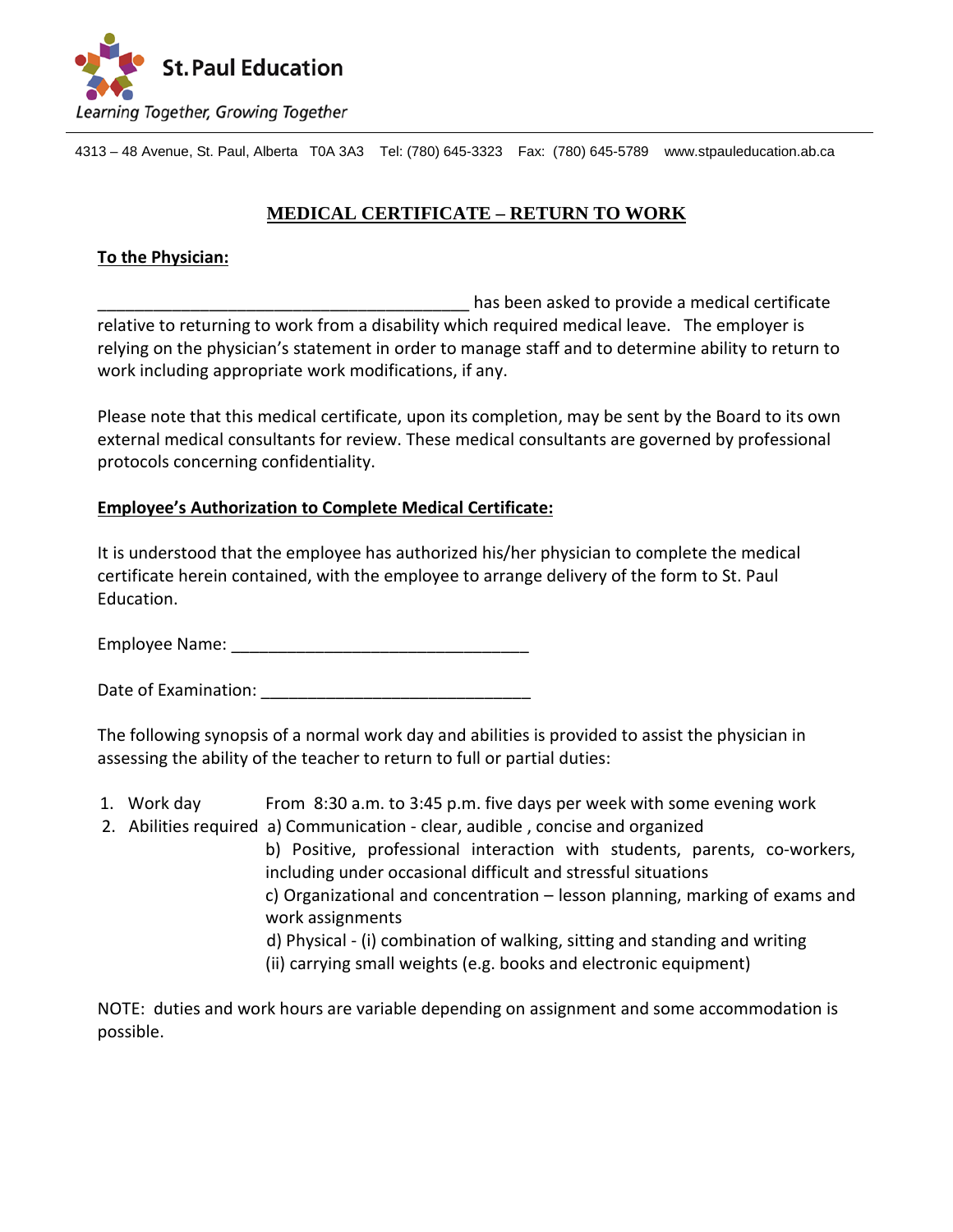## **Physician's Statement:**

#### Date of Examination:

## **Confirmation of Return to Work**

1. Following examination, I certify that the above mentioned person is fully recovered and able to return to full duties effective entries and the set of the set of the set of the set of the set of the set

#### **OR,**

2. Following examination, I certify that the above mentioned person is able to work but requires a medical accommodation due to a medical disability of the following nature [briefly explain the nature of the illness or disability; do not provide the diagnosis]:

\_\_\_\_\_\_\_\_\_\_\_\_\_\_\_\_\_\_\_\_\_\_\_\_\_\_\_\_\_\_\_\_\_\_\_\_\_\_\_\_\_\_\_\_\_\_\_\_\_\_\_\_\_\_\_\_\_\_\_\_\_\_\_\_\_\_\_\_\_\_\_\_\_\_\_\_\_

\_\_\_\_\_\_\_\_\_\_\_\_\_\_\_\_\_\_\_\_\_\_\_\_\_\_\_\_\_\_\_\_\_\_\_\_\_\_\_\_\_\_\_\_\_\_\_\_\_\_\_\_\_\_\_\_\_\_\_\_\_\_\_\_\_\_\_\_\_\_\_\_\_\_\_\_\_

\_\_\_\_\_\_\_\_\_\_\_\_\_\_\_\_\_\_\_\_\_\_\_\_\_\_\_\_\_\_\_\_\_\_\_\_\_\_\_\_\_\_\_\_\_\_\_\_\_\_\_\_\_\_\_\_\_\_\_\_\_\_\_\_\_\_\_\_\_\_\_\_\_\_\_\_\_

- 3. Is the medical disability permanent? Yes\_\_\_\_\_, Unknown at this time \_\_\_\_\_\_, No\_\_\_\_\_. If No, what is the estimated date for full recovery and return to full duties? \_\_\_\_\_\_\_\_\_\_/\_\_\_\_\_\_\_\_/\_\_\_\_\_\_\_\_ ( day/month/ year)
- 4. With regard to the individual's medical disability and the information from the synopsis of the individual's normal work hours and abilities required, what restrictions and/or position modifications do you recommend? Please provide as much detail as possible in the following categories:

|    | Hours of work/ work days<br>a)<br>Physical abilities/ requirements<br>b)<br>Cognitive abilities/ requirements<br>C)                                                                           |
|----|-----------------------------------------------------------------------------------------------------------------------------------------------------------------------------------------------|
|    | 5. Is there a treatment plan in place?<br>Yes<br>No l                                                                                                                                         |
|    | 6. Is the treatment plan being followed by the employee?<br>Yes<br>No l                                                                                                                       |
| 7. | Please advise as to if, and how, the treatment plan and/or medication required as a result of<br>the disability, may impact the teacher's ability to perform job duties and/ or hours of work |

\_\_\_\_\_\_\_\_\_\_\_\_\_\_\_\_\_\_\_\_\_\_\_\_\_\_\_\_\_\_\_\_\_\_\_\_\_\_\_\_\_\_\_\_\_\_\_\_\_\_\_\_\_\_\_\_\_\_\_\_\_\_\_\_\_\_\_\_\_\_\_\_\_\_\_\_\_

\_\_\_\_\_\_\_\_\_\_\_\_\_\_\_\_\_\_\_\_\_\_\_\_\_\_\_\_\_\_\_\_\_\_\_\_\_\_\_\_\_\_\_\_\_\_\_\_\_\_\_\_\_\_\_\_\_\_\_\_\_\_\_\_\_\_\_\_\_\_\_\_\_\_\_\_\_